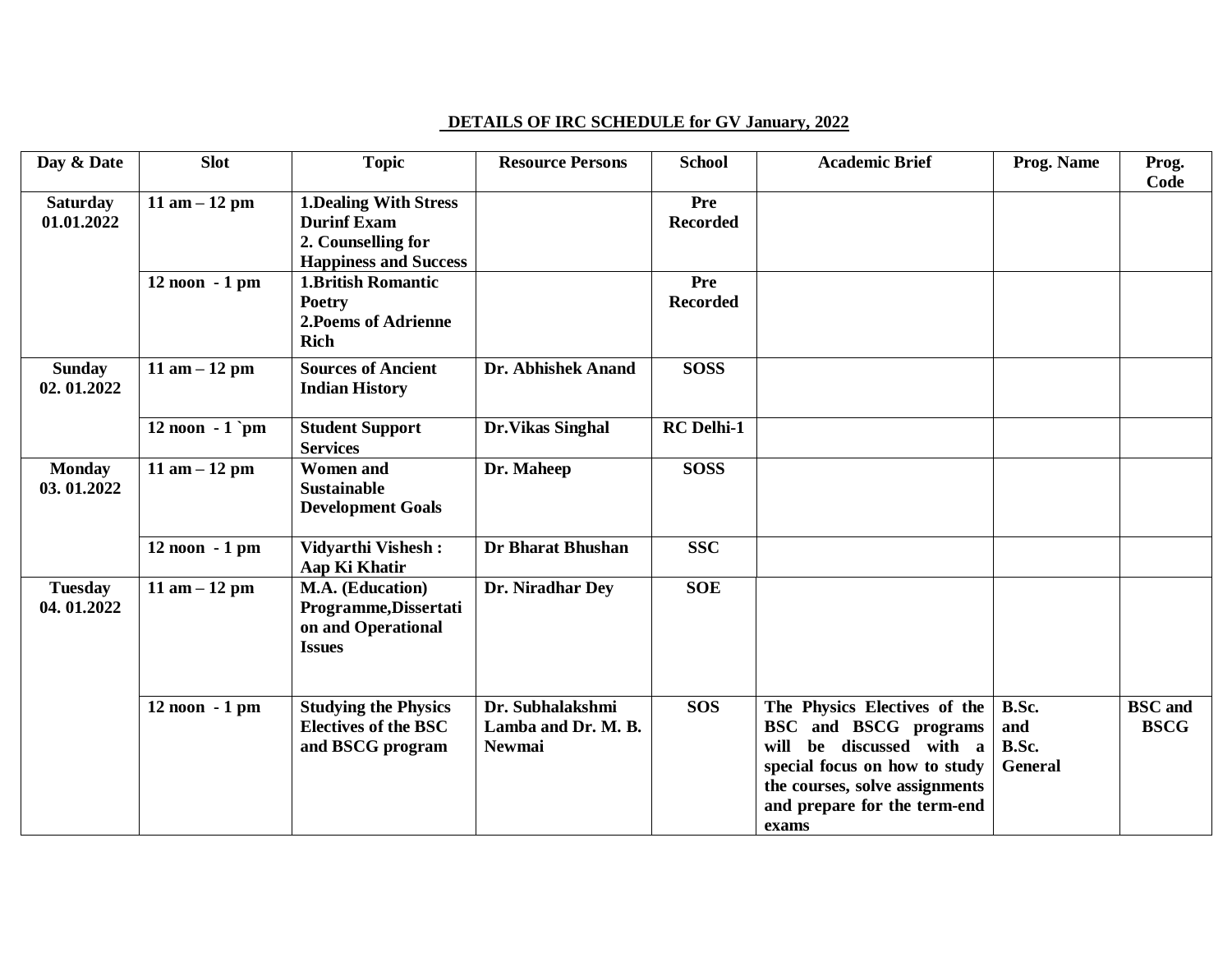| Wednesday<br>05.01.2022       | 11 am $- 11.30$ pm            | <b>Preparation and</b><br><b>Submission of the</b><br><b>Dissertation Proposal</b>                   | Dr Tangjakhombi<br>Akoijam                         | <b>SOTHSM</b> | The session will focus<br>on<br>clearing<br>the<br>doubts<br>of<br>regarding<br>the<br><b>learners</b><br>submission<br>preparation and<br>of<br>the<br>process<br><b>Dissertation Proposal and the</b><br>final report | <b>MTTM</b>               | <b>MTM/M</b><br><b>TTM 16</b>    |
|-------------------------------|-------------------------------|------------------------------------------------------------------------------------------------------|----------------------------------------------------|---------------|-------------------------------------------------------------------------------------------------------------------------------------------------------------------------------------------------------------------------|---------------------------|----------------------------------|
|                               | $11.30am - 12pm$              | <b>Public relations</b>                                                                              | Dr Sonia Sharma                                    | <b>SOTHSM</b> | The session will discuss the<br>role and functions of Public<br>Relations (PR) in big as well<br>as small organizations. It will<br>also discuss the various<br>challenges faced by the PR<br>department.               | DTS, BTS &<br><b>MTTM</b> |                                  |
|                               | 12 noon - 12.30<br>pm         | <b>India's SDGs Report</b><br>Card and need for<br><b>Sustainability Science</b><br><b>Education</b> | Dr. Y S C Khuman<br>and Dr. Deeksha<br><b>Dave</b> | <b>SOITS</b>  |                                                                                                                                                                                                                         |                           |                                  |
|                               | $12.30$ pm—1pm                | <b>Introduction to PG</b><br><b>Diploma in Migration</b><br>and Diaspora<br>(PGMIDI)                 | Dr. Sadananda<br><b>Sahoo</b>                      | <b>SOITS</b>  |                                                                                                                                                                                                                         |                           |                                  |
| <b>Thursday</b><br>06.01.2022 | 11 am $-12$ pm                |                                                                                                      |                                                    | SOMS(C)       |                                                                                                                                                                                                                         |                           | <b>Details</b><br><b>Awaited</b> |
|                               | $12$ noon $-1$ pm             | <b>Introduction to</b><br><b>Corporate Social</b><br><b>Responsibility</b>                           | Dr Nisha Varghese                                  | <b>SOEDS</b>  |                                                                                                                                                                                                                         |                           |                                  |
|                               | $4 \text{ pm} - 5 \text{ pm}$ | <b>Student Support</b><br><b>Services</b>                                                            | Dr.Bhanu Pratap                                    | <b>RSD</b>    |                                                                                                                                                                                                                         |                           |                                  |
| Friday<br>07.01.2022          | 11 am $-12$ pm                |                                                                                                      |                                                    | <b>SOA</b>    |                                                                                                                                                                                                                         |                           | <b>Details</b><br><b>Awaited</b> |
|                               | $12$ noon $-1$ pm             | <b>PGDPSM</b>                                                                                        | Dr Rachna Agarwal                                  | <b>SOVET</b>  |                                                                                                                                                                                                                         |                           | <b>PGDPSM</b>                    |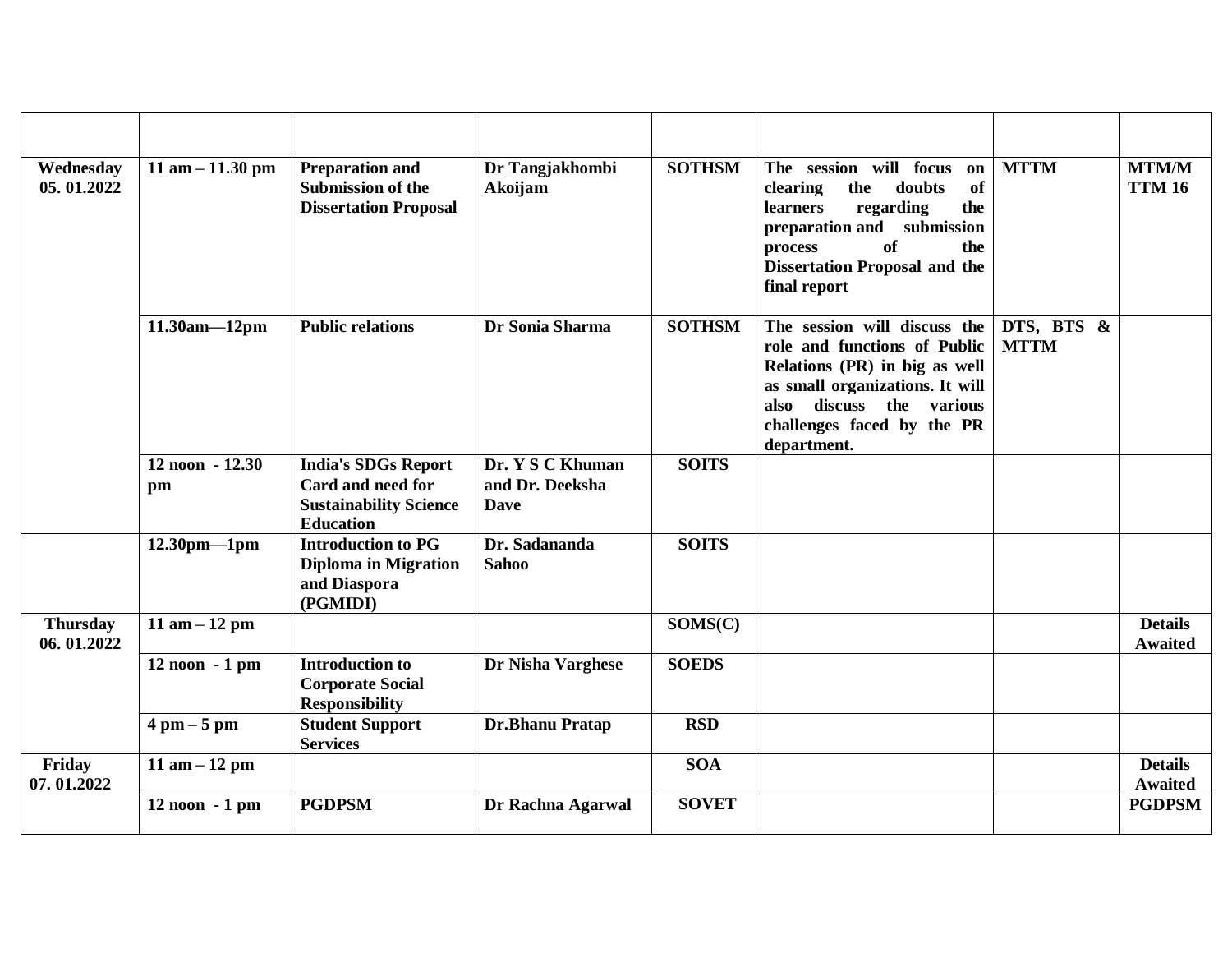| <b>Saturday</b> | $11$ am $-12$ pm     | <b>1. Famil Healthcare</b>  |                      |                   |                                |                |                |
|-----------------|----------------------|-----------------------------|----------------------|-------------------|--------------------------------|----------------|----------------|
| 08.01.2022      |                      | <b>Education: An</b>        |                      | Pre               |                                |                |                |
|                 |                      | <b>Overview</b>             |                      | <b>Recorded</b>   |                                |                |                |
|                 |                      | 2. Parenting Skill          |                      |                   |                                |                |                |
|                 | 12 noon - 1 pm       | <b>Authentic Assessment</b> | Dr. Elizabeth        | <b>SOE</b>        |                                |                | <b>BESC</b>    |
|                 |                      |                             | Kuruvilla            |                   |                                |                | 133, BAG       |
| <b>Sunday</b>   | 11 am $-12$ pm       | $\overline{1}$ . Risisng    |                      | Pre               |                                |                |                |
| 09.01.2022      |                      | <b>Consumption of High</b>  |                      | <b>Recorded</b>   |                                |                |                |
|                 |                      | Fat Salt & Sugar            |                      |                   |                                |                |                |
|                 |                      | <b>Foods and Their</b>      |                      |                   |                                |                |                |
|                 |                      | <b>Implications</b>         |                      |                   |                                |                |                |
|                 |                      | 2. Nutraceuticals and       |                      |                   |                                |                |                |
|                 |                      | <b>Disease Prevention</b>   |                      |                   |                                |                |                |
|                 | 12 noon - 1 pm       | <b>Student Support</b>      | Dr.Rita Chouhan      | <b>RC</b> Delhi-1 |                                |                |                |
|                 |                      | <b>Services</b>             |                      |                   |                                |                |                |
| <b>Monday</b>   | 11 am $-12$ pm       | Doing fieldwork in          | <b>Deepak Verma</b>  | <b>SOSS</b>       |                                |                |                |
| 10.01.2022      |                      | Anthropology                |                      |                   |                                |                |                |
|                 |                      |                             |                      |                   |                                |                |                |
|                 | 12 noon - 1 pm       |                             |                      | <b>SOH</b>        |                                |                | <b>Details</b> |
|                 |                      |                             |                      |                   |                                |                | Awaite         |
|                 |                      |                             |                      |                   |                                |                | d              |
| <b>Tuesday</b>  |                      |                             |                      | <b>SOCIS</b>      |                                |                | <b>Details</b> |
| 11.01.2022      | $11$ am $-12$ pm     |                             |                      |                   |                                |                | <b>Awaited</b> |
|                 |                      |                             |                      |                   |                                |                |                |
|                 | 12 noon - 1 pm       | <b>Common Issues of the</b> | Dr. Bharat Inder     | <b>SOS</b>        | this IRC session,<br>the<br>In | B.Sc.          | <b>BSC</b> and |
|                 |                      | <b>Learners of B.Sc.</b>    | Fozdar               |                   | resource person will discuss   | and            | <b>BSCG</b>    |
|                 |                      | Programme                   |                      |                   | about the common issues of     | B.Sc.          |                |
|                 |                      |                             |                      |                   | the learners of BSC and        | <b>General</b> |                |
|                 |                      |                             |                      |                   | <b>BSCG</b> programmes         |                |                |
|                 |                      |                             |                      |                   |                                |                |                |
|                 |                      |                             |                      |                   |                                |                |                |
|                 |                      |                             |                      |                   |                                |                |                |
| Wednesday       | 11 am $-12$ pm       | <b>Rural Development</b>    | Dr. Balkar Singh and | <b>SOCE</b>       |                                | <b>MARD</b>    | MRD-           |
| 12.01.2022      |                      | <b>Programmes</b>           | <b>Boota Singh</b>   |                   |                                |                | 102            |
|                 | $12$ noon $-1$ pm    |                             |                      | <b>SOJNMS</b>     |                                |                | <b>Details</b> |
|                 |                      |                             |                      |                   |                                |                | <b>Awaited</b> |
| <b>Thursday</b> | $11$ am $- 11.30$ am | <b>BPOI-007:IT Skills</b>   | Ms. Urshla           | <b>SOVET</b>      |                                |                | <b>DBPOFA</b>  |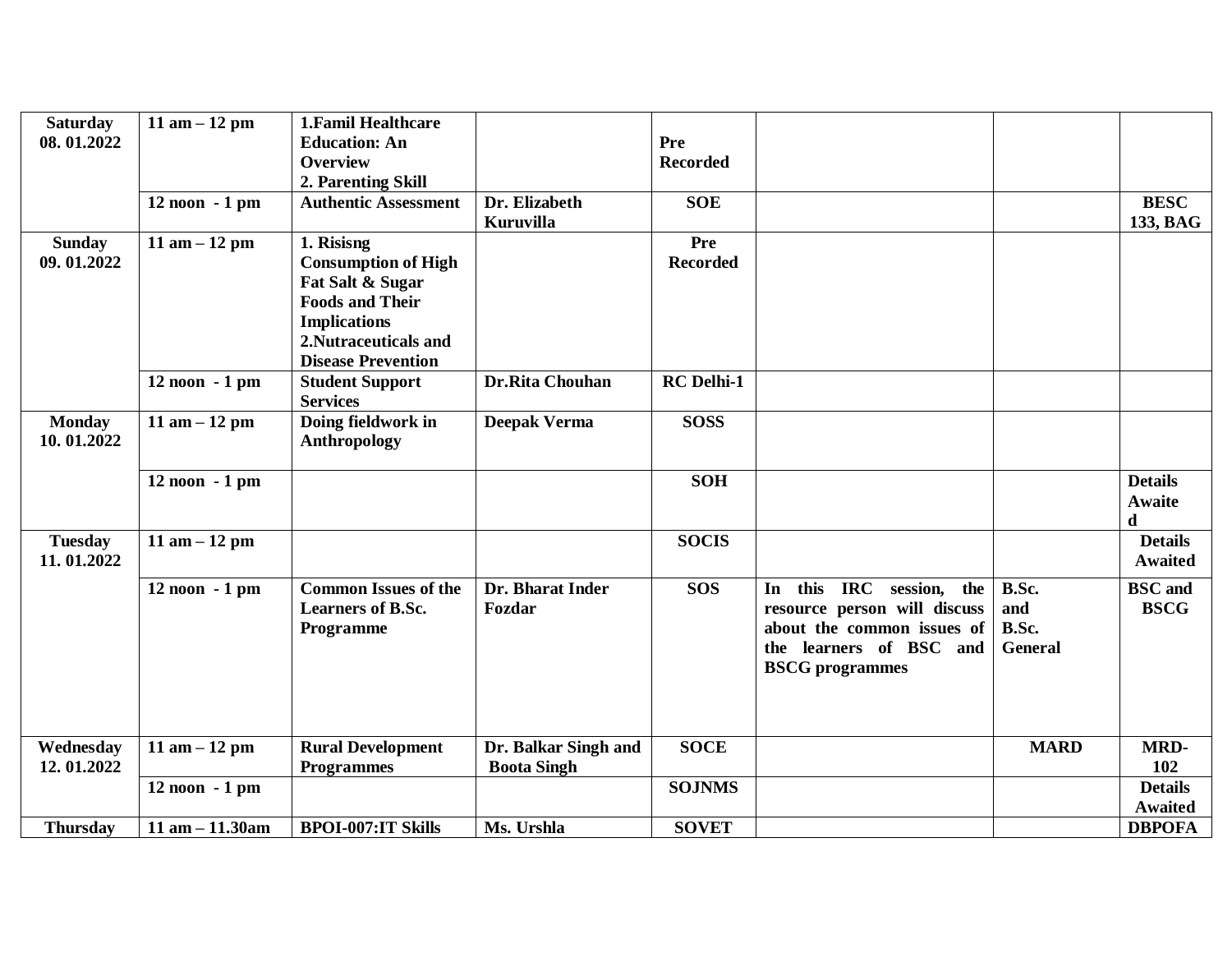| 13.01.2022                    | pm                            | under<br><b>DBPOFA/CCITSK</b>                                                                                     |                                       |                        |                                                                                     |                    | /CCITSK                          |
|-------------------------------|-------------------------------|-------------------------------------------------------------------------------------------------------------------|---------------------------------------|------------------------|-------------------------------------------------------------------------------------|--------------------|----------------------------------|
|                               | $11.30am - 12pm$              | <b>BPOI-</b><br>006:Communication<br><b>Skills under</b><br><b>DBPOFA/CCITSK</b>                                  | Dr Geetika S Johry                    |                        |                                                                                     |                    | <b>DBPOFA</b><br>/CCITSK         |
|                               | 12 noon - 1 pm                | <b>Personal Laws in</b><br>India'.                                                                                | Dr Sunita Dhall &<br>Dr Smita M Patil | <b>SOGDS</b>           |                                                                                     |                    |                                  |
|                               | $3pm-4pm$                     |                                                                                                                   |                                       | <b>SOTST</b>           |                                                                                     |                    | <b>Details</b><br><b>Awaited</b> |
|                               | $4 \text{ pm} - 5 \text{ pm}$ | <b>Student Support</b><br><b>Services</b>                                                                         | Dr.M.A Laskar                         | <b>RC</b> Noida        |                                                                                     |                    |                                  |
| Friday<br>14.01.2022          | 11 am $-12$ pm                |                                                                                                                   |                                       | <b>SOSW</b>            |                                                                                     |                    | <b>Details</b><br><b>Awaited</b> |
|                               | $12$ noon $-1$ pm             |                                                                                                                   |                                       | <b>SOET</b>            |                                                                                     |                    | <b>Details</b><br><b>Awaited</b> |
| <b>Saturday</b><br>15.01.2022 | 11 am $-12$ pm                | 1. Understanding<br><b>Feminist Political</b><br><b>Ecology</b><br>2. Notions of History<br>in Rajasthani Sources |                                       | Pre<br><b>Recorded</b> |                                                                                     |                    |                                  |
|                               | 12 noon - 1 pm                |                                                                                                                   |                                       | <b>SOH</b>             |                                                                                     |                    | <b>Details</b><br><b>Awaited</b> |
| <b>Sunday</b><br>16.01.2022   | 11 am $-12$ pm                | An introduction to<br>vaccines and<br>immunization                                                                | Dr. Siya Ram                          | <b>SOS</b>             | The session aims to introduce<br>the basic concept of vaccines<br>and immunization. | B.Sc.<br>(General) | <b>BSCG</b>                      |
|                               | $12$ noon $-1$ pm             | <b>Student Support</b><br><b>Services</b>                                                                         | <b>Dr.Shiny Duggal</b>                | <b>RC</b> Delhi-2      |                                                                                     |                    |                                  |
| <b>Monday</b><br>17.01.2022   | 11 am $-12$ pm                | <b>Idea of Justice and it's</b><br>different perspectives                                                         | Dr. Madan Yadav                       | <b>SOSS</b>            |                                                                                     |                    |                                  |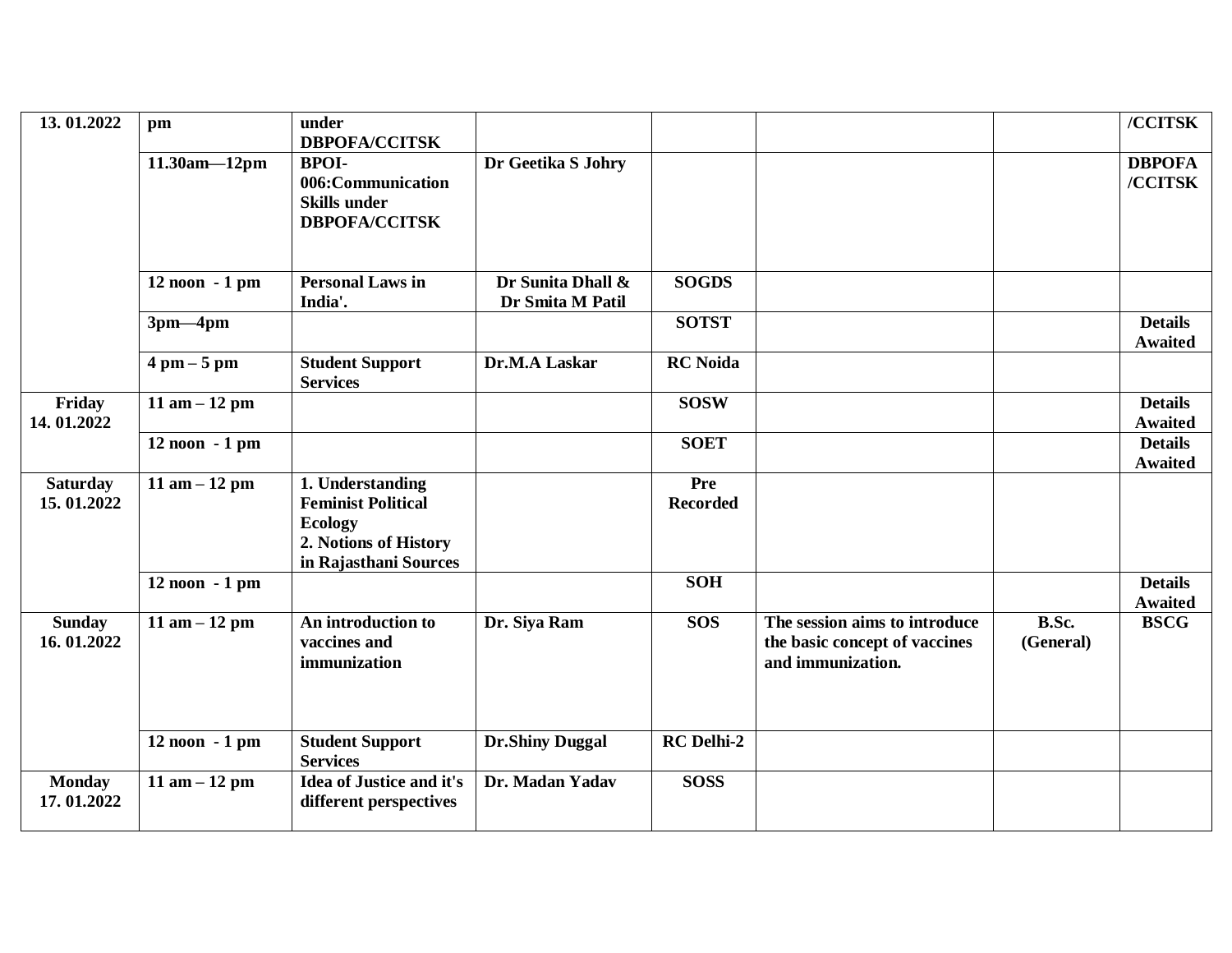|                               | 12 noon - 1 pm                |                                                                                                                     |                                        | <b>SOH</b>        |                                                                                                                                                                                  |                                         | <b>Details</b>                   |
|-------------------------------|-------------------------------|---------------------------------------------------------------------------------------------------------------------|----------------------------------------|-------------------|----------------------------------------------------------------------------------------------------------------------------------------------------------------------------------|-----------------------------------------|----------------------------------|
|                               |                               |                                                                                                                     |                                        |                   |                                                                                                                                                                                  |                                         | <b>Awaited</b>                   |
| <b>Tuesday</b>                | 11 am $-12$ pm                | Curriculum                                                                                                          | Prof. Vandana Singh                    | <b>SOE</b>        |                                                                                                                                                                                  |                                         | <b>BES 126</b>                   |
| 18.01.2022                    |                               | <b>Evaluation</b>                                                                                                   |                                        |                   |                                                                                                                                                                                  |                                         | B.Ed.                            |
|                               | 12 noon - 1 pm                | <b>Map Projections</b>                                                                                              | Dr. Satya Raj                          | <b>SOS</b>        | of map<br>importance<br>The<br>projections in<br>geography<br>would be highlighted. Also,<br>types<br>of<br>different<br>map<br>projections and their use<br>would be discussed. | <b>B.Sc. General</b><br>under CBCS      | <b>BSCG</b>                      |
| Wednesday<br>19.01.2022       | 11 am $- 11.30$ am            |                                                                                                                     | Dr. Jatashankar<br><b>Tewari</b>       | <b>SOTHSM</b>     |                                                                                                                                                                                  |                                         | <b>Details</b><br><b>Awaited</b> |
|                               | $11.30am - 12pm$              | <b>Tourism, Antiquities</b><br>and Art Treasures                                                                    | <b>Dr Arvind Kumar</b><br><b>Dubey</b> | <b>SOTHSM</b>     | definitions and<br><b>Different</b><br>will<br>interrelationships<br>be<br>elaborated.                                                                                           | MTTM,<br><b>BAVTM</b> and<br><b>BTS</b> |                                  |
|                               | $12$ noon $-1$ pm             |                                                                                                                     |                                        | <b>STRIDE</b>     |                                                                                                                                                                                  |                                         | <b>Details</b><br><b>Awaited</b> |
| <b>Thursday</b><br>20.01.2022 | 11 am $-12$ pm                |                                                                                                                     |                                        | SOMS(C)           |                                                                                                                                                                                  |                                         | <b>Details</b><br><b>Awaited</b> |
|                               | $12$ noon $-1$ pm             |                                                                                                                     |                                        | <b>SOFL</b>       |                                                                                                                                                                                  |                                         | <b>Details</b><br><b>Awaited</b> |
|                               | $4 \text{ pm} - 5 \text{ pm}$ |                                                                                                                     |                                        |                   |                                                                                                                                                                                  |                                         |                                  |
|                               |                               | <b>Student Support</b><br><b>Services</b>                                                                           | Dr.D P Singh                           | <b>RC</b> Delhi-2 |                                                                                                                                                                                  |                                         |                                  |
| Friday<br>21.01.2022          | 11 am $-12$ pm                |                                                                                                                     |                                        | <b>SOA</b>        |                                                                                                                                                                                  |                                         | <b>Details</b><br><b>Awaited</b> |
|                               | $12$ noon $-1$ pm             |                                                                                                                     |                                        | <b>SOTST</b>      |                                                                                                                                                                                  |                                         | <b>Details</b><br><b>Awaited</b> |
| <b>Saturday</b><br>22.01.2022 | 11 am $-12$ pm                | <b>Introduction of</b><br><b>MAGD</b> Programme to<br>the learners of July<br>2021 session<br>1. Place of Geography | Dr G Uma                               | <b>SOGDS</b>      |                                                                                                                                                                                  |                                         |                                  |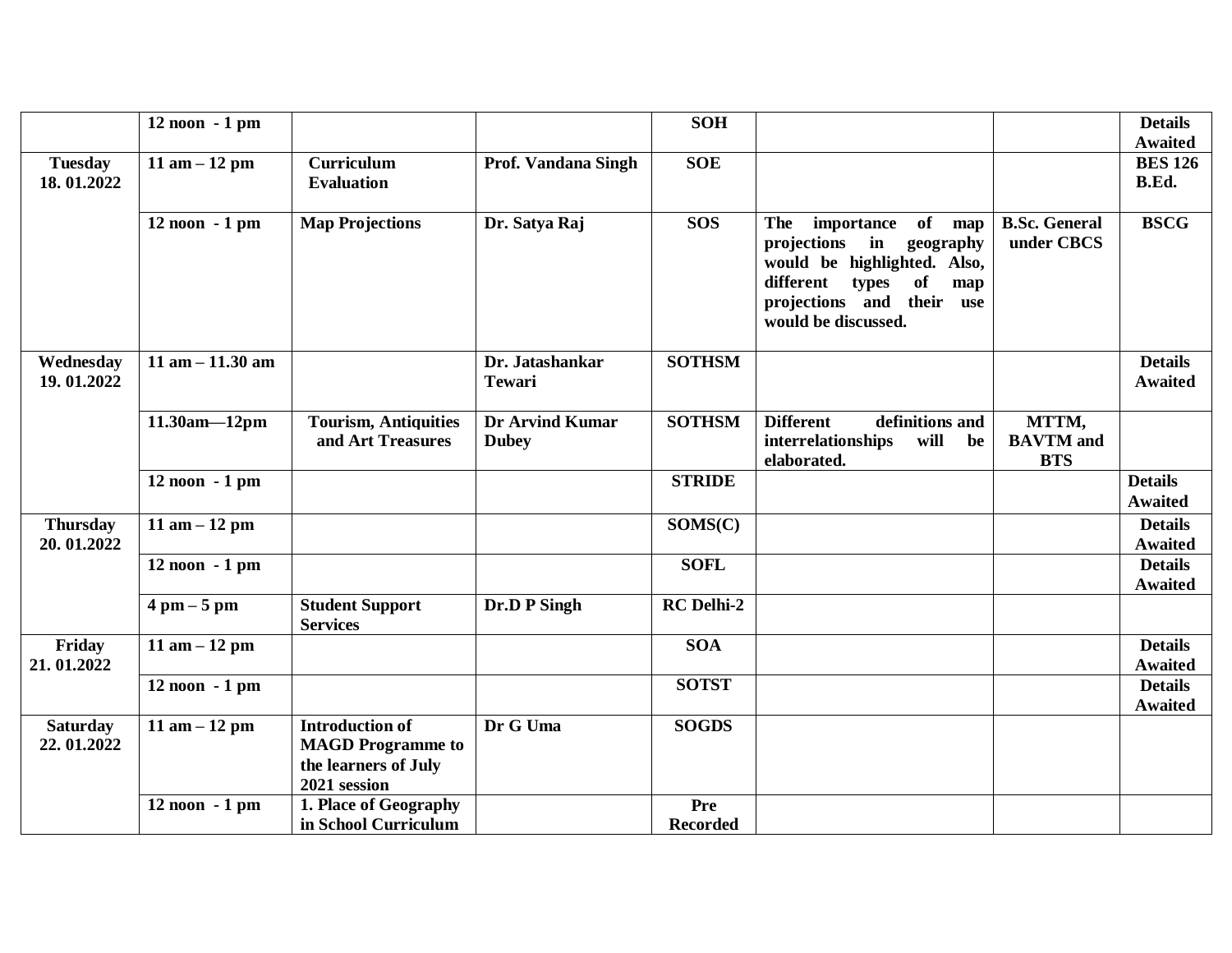|                             |                               | 2. Networking and                         |                                              |                        |                                                          |             |                                  |
|-----------------------------|-------------------------------|-------------------------------------------|----------------------------------------------|------------------------|----------------------------------------------------------|-------------|----------------------------------|
|                             |                               | <b>Adult Learning</b>                     |                                              |                        |                                                          |             |                                  |
| <b>Sunday</b><br>23.01.2022 | 11 am $-12$ pm                | 1. Bharatiya Upanyas<br>2. Premchand Ki   |                                              | Pre<br><b>Recorded</b> |                                                          |             |                                  |
|                             |                               | Kahaniya                                  |                                              |                        |                                                          |             |                                  |
|                             | $12$ noon $-1$ pm             | <b>Student Support</b>                    | Dr Sweta Singh                               | <b>RSD</b>             |                                                          |             |                                  |
|                             |                               | <b>Services</b>                           |                                              |                        |                                                          |             |                                  |
| <b>Monday</b>               | 11 am $-12$ pm                | The process of                            | Prof. Rajeev Lochan                          | <b>SOSS</b>            |                                                          |             |                                  |
| 24.01.2022                  |                               | <b>Constitution making</b><br>in India    |                                              |                        |                                                          |             |                                  |
|                             | 12 noon - 1 pm                |                                           |                                              | <b>SOH</b>             |                                                          |             | <b>Details</b>                   |
|                             |                               |                                           |                                              |                        |                                                          |             | <b>Awaited</b>                   |
| <b>Tuesday</b>              | 11 am $-12$ pm                |                                           |                                              | <b>SOCIS</b>           |                                                          |             | <b>Details</b>                   |
| 25.01.2022                  |                               |                                           |                                              |                        |                                                          |             | <b>Awaited</b>                   |
|                             | 12 noon - 1 pm                | <b>Introduction to</b>                    | <b>Prof. Meenal Mishra</b><br>Prof. Benidhar | <b>SOS</b>             | The resource persons Will<br>discuss about the scope and | <b>BSCG</b> | <b>BGYCT-</b><br>135             |
|                             |                               | <b>Petrology</b>                          | Deshmukh & Dr.                               |                        | basics of petrology                                      |             |                                  |
|                             |                               |                                           | Kakoli Gogoi                                 |                        |                                                          |             |                                  |
|                             |                               |                                           |                                              |                        |                                                          |             |                                  |
|                             |                               |                                           |                                              |                        |                                                          |             |                                  |
| Wednesday                   | 11 am $-12$ pm                | <b>Rural Basic Services</b>               | <b>Buta Singh</b>                            | <b>SOCE</b>            |                                                          | <b>MARD</b> | MRD-                             |
| 26.01.2022                  |                               | and Infrastructure                        | Dr. Balkar Singh                             |                        |                                                          |             | 102                              |
|                             | $12$ noon $-1$ pm             |                                           |                                              | <b>SOL</b>             |                                                          |             | <b>Details</b><br><b>Awaited</b> |
| <b>Thursday</b>             | 11 am $-12$ pm                |                                           |                                              | SOMS(M)                |                                                          |             | <b>Details</b>                   |
| 27.01.2022                  |                               |                                           |                                              |                        |                                                          |             | <b>Awaited</b>                   |
|                             | $12$ noon $-1$ pm             |                                           |                                              | <b>SOPVA</b>           |                                                          |             | <b>Details</b>                   |
|                             |                               |                                           |                                              |                        |                                                          |             | <b>Awaited</b>                   |
|                             | $4 \text{ pm} - 5 \text{ pm}$ | <b>Student Support</b><br><b>Services</b> | Dr. Vinita Katiyar                           | <b>RSD</b>             |                                                          |             |                                  |
| Friday                      | 11 am $-12$ pm                |                                           |                                              | <b>SOSW</b>            |                                                          |             | <b>Details</b>                   |
| 28.01.2022                  |                               |                                           |                                              |                        |                                                          |             | <b>Awaited</b>                   |
|                             | $12$ noon $-1$ pm             |                                           |                                              | <b>SOHS</b>            |                                                          |             | <b>Details</b>                   |
|                             |                               |                                           |                                              |                        |                                                          |             | <b>Awaited</b>                   |
| <b>Saturday</b>             | 11 am $-12$ pm                | 1. Motivation &                           |                                              | Pre                    |                                                          |             |                                  |
| 29.01.2022                  |                               | <b>Emotion</b>                            |                                              | <b>Recorded</b>        |                                                          |             |                                  |